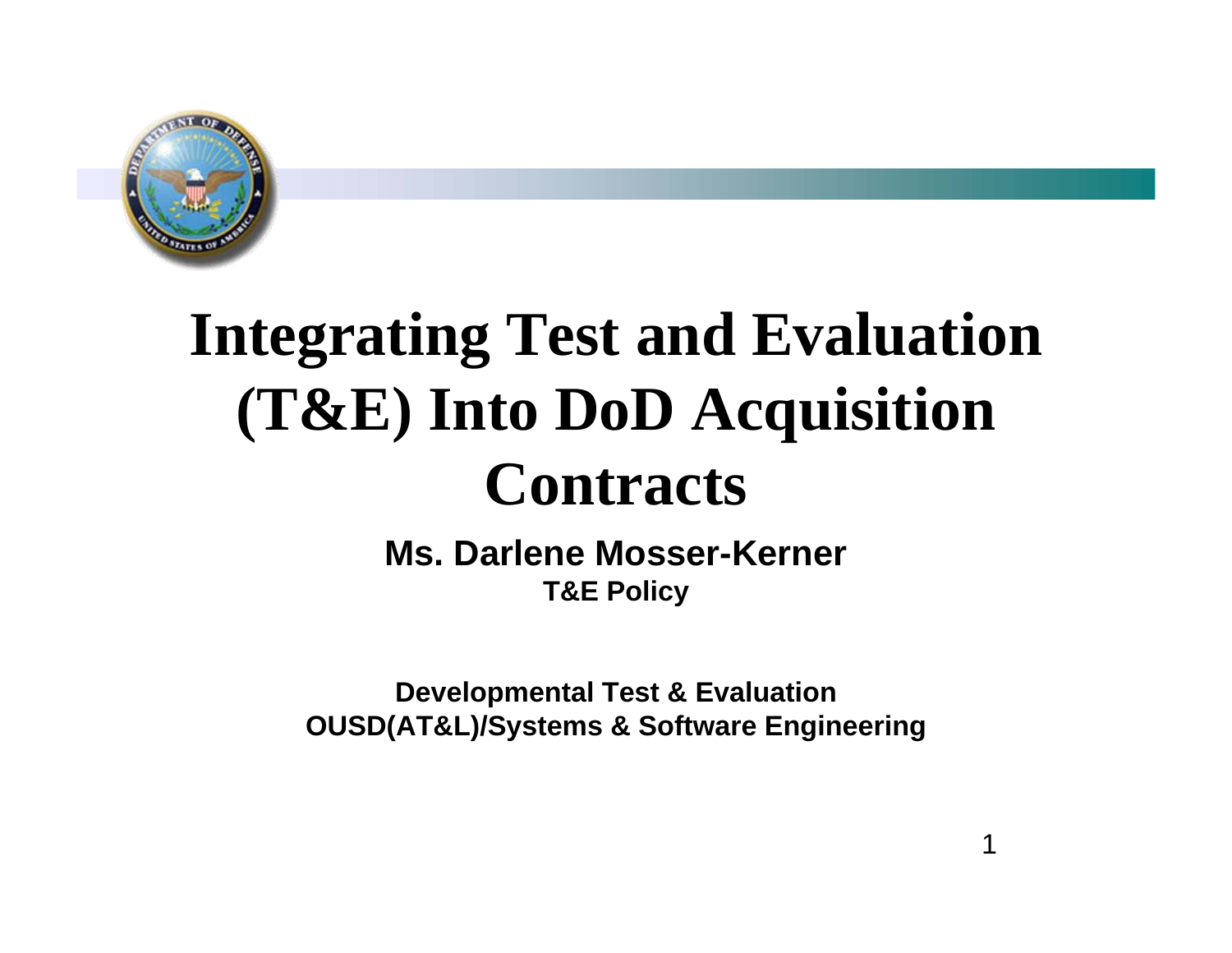#### *Outline*

- **The Challenge**
- **Test and Evaluation (T&E) Contract Issues Pre-Solicitation**
- **T&E Contract Solicitation Issues**
- **T&E Contract Execution Issues**
- •**Integrating T&E in Acquisition Contracts**
- •**Summary**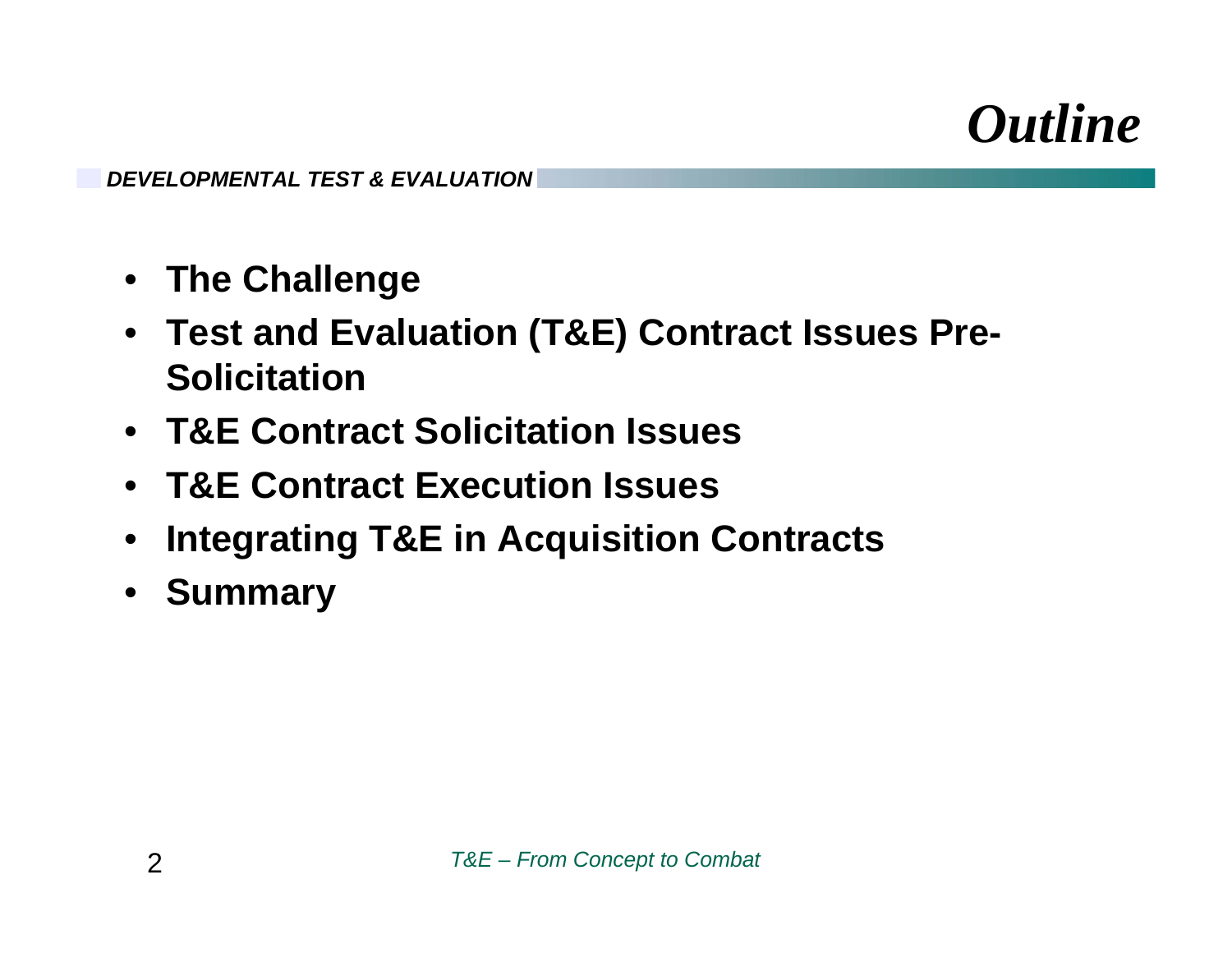## *The Challenge*

- **T&E expertise is applied late – during source selection or after contract award**
- **Leads to contract related issues**
	- **Lack of appropriate contract requirements**
	- **Inappropriate contract incentives**
	- **Lack of adequate / appropriate test resources**
	- **Lack of adequate test time**
- **How can the T&E community help get better contracts developed, awarded, and executed?**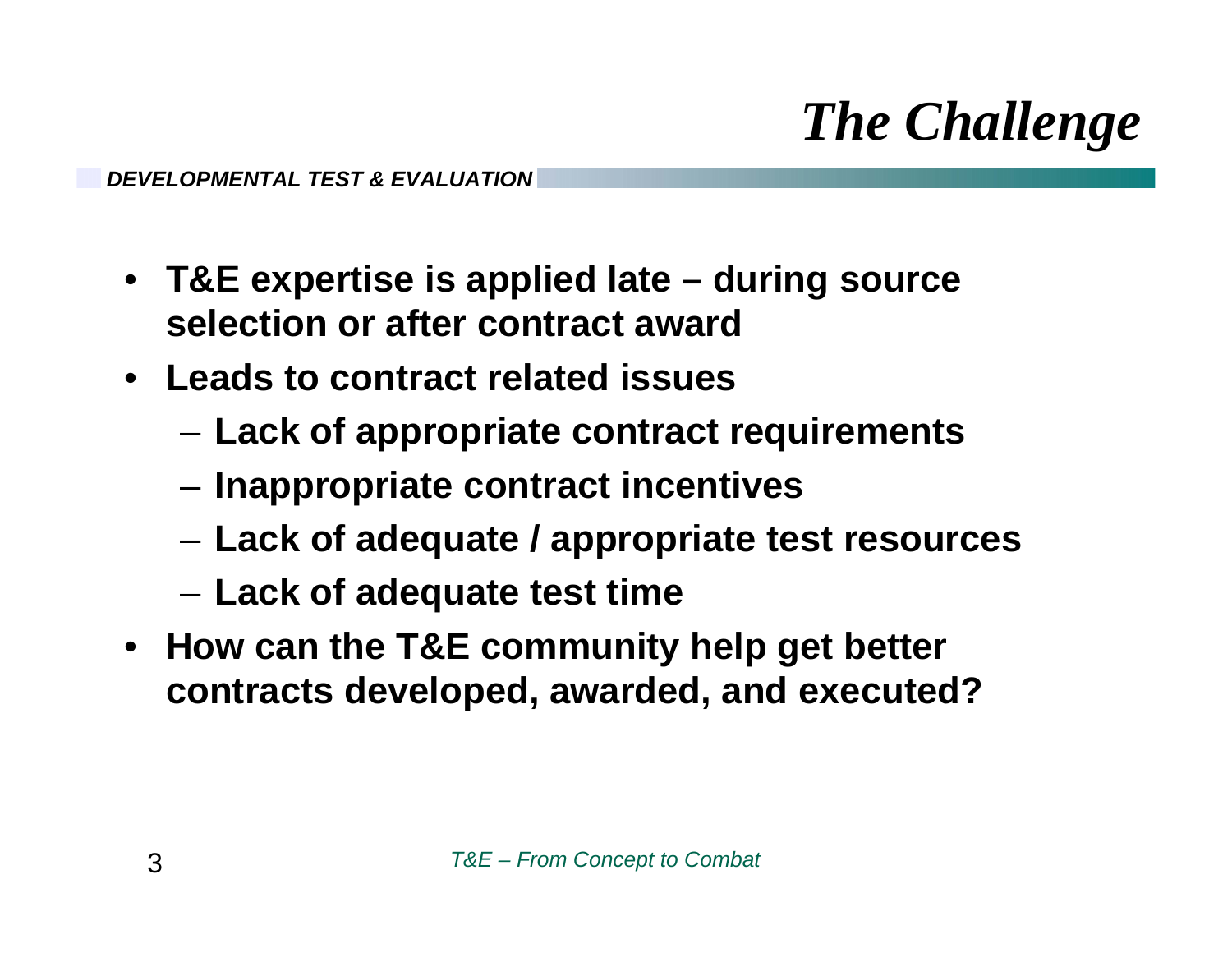### *Pre-Solicitation T&E Issues*

- **Requirements and Strategies**
	- –**Development of evaluatable requirements**
	- –**Development of an appropriate T&E strategy**
- **Establishment of appropriate contract incentives**
	- – **De-emphasize single point test events – "first flight"**
	- **Demonstrate maturation of system and T&E program**
- **Scoping the test program**
	- **Timing and magnitude of the test effort**
	- **Number of test articles**
	- –**Threats, targets**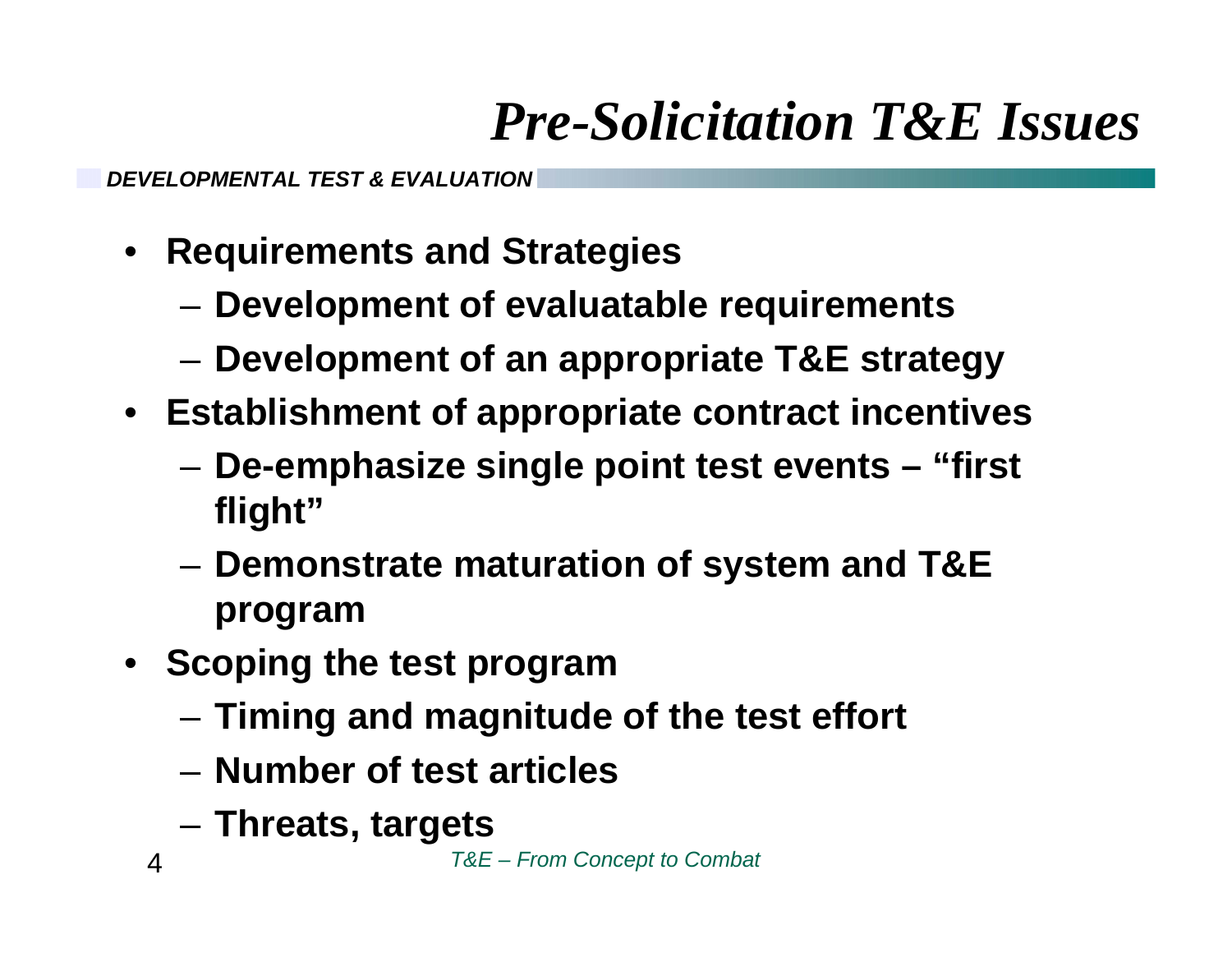#### *Solicitation T&E Issues*

- **Development of the Statement of Objectives (SOO) and Statement of Work (SOW)**
- **Development of valid source selection evaluation factors and scoring criteria**
- **Participation on source selection teams**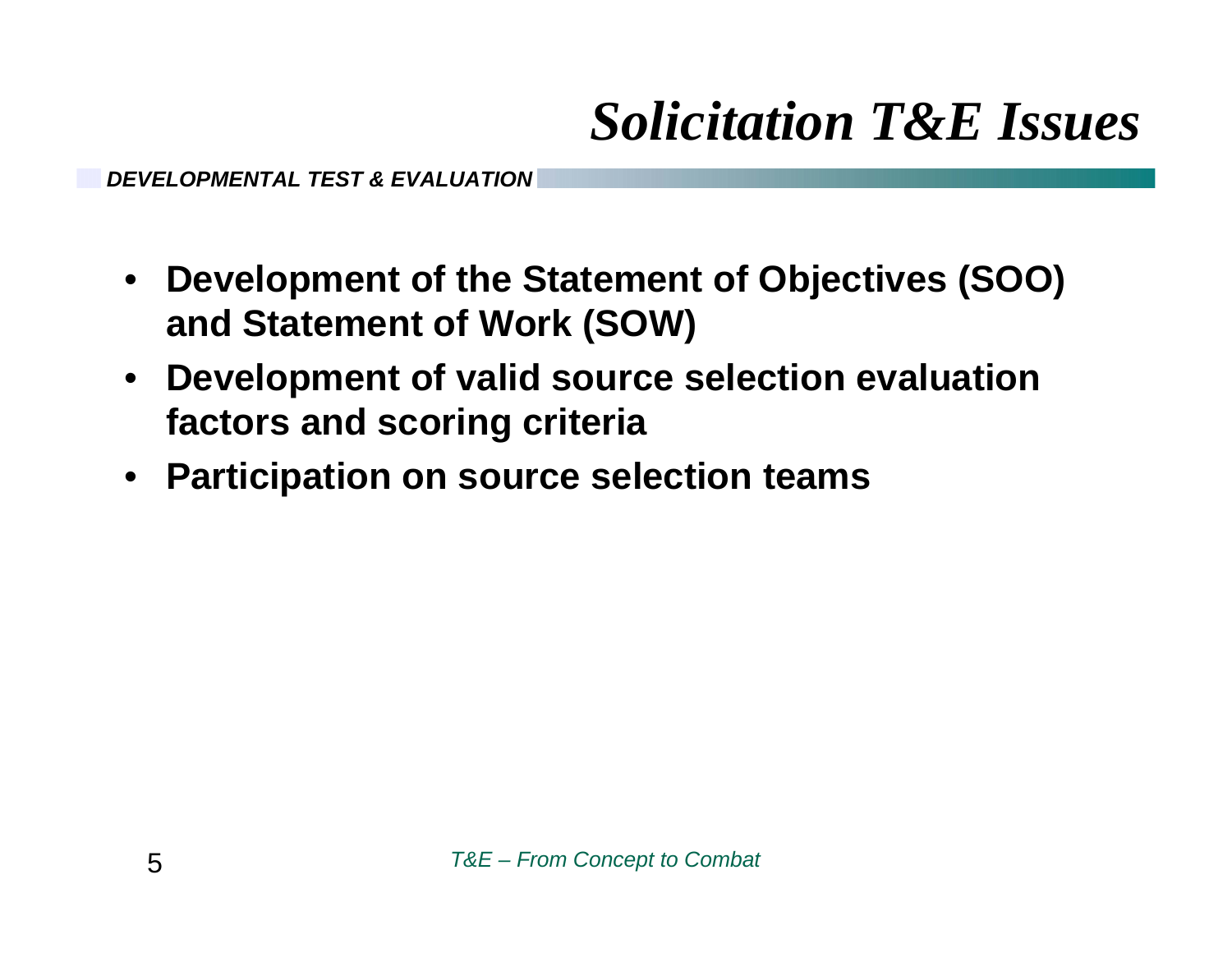#### *Contract Execution T&E Issues*

- **Integration of Contractor, Government, and Operational teams - Integrated Test Team**
- **Working with Defense Contract Management Agency (DCMA)**
- **Test Operations**
	- **Sharing data**
	- **Deficiency identification and resolution**
	- $-$  Safety concerns
	- **Environmental issues**
	- **Resource management**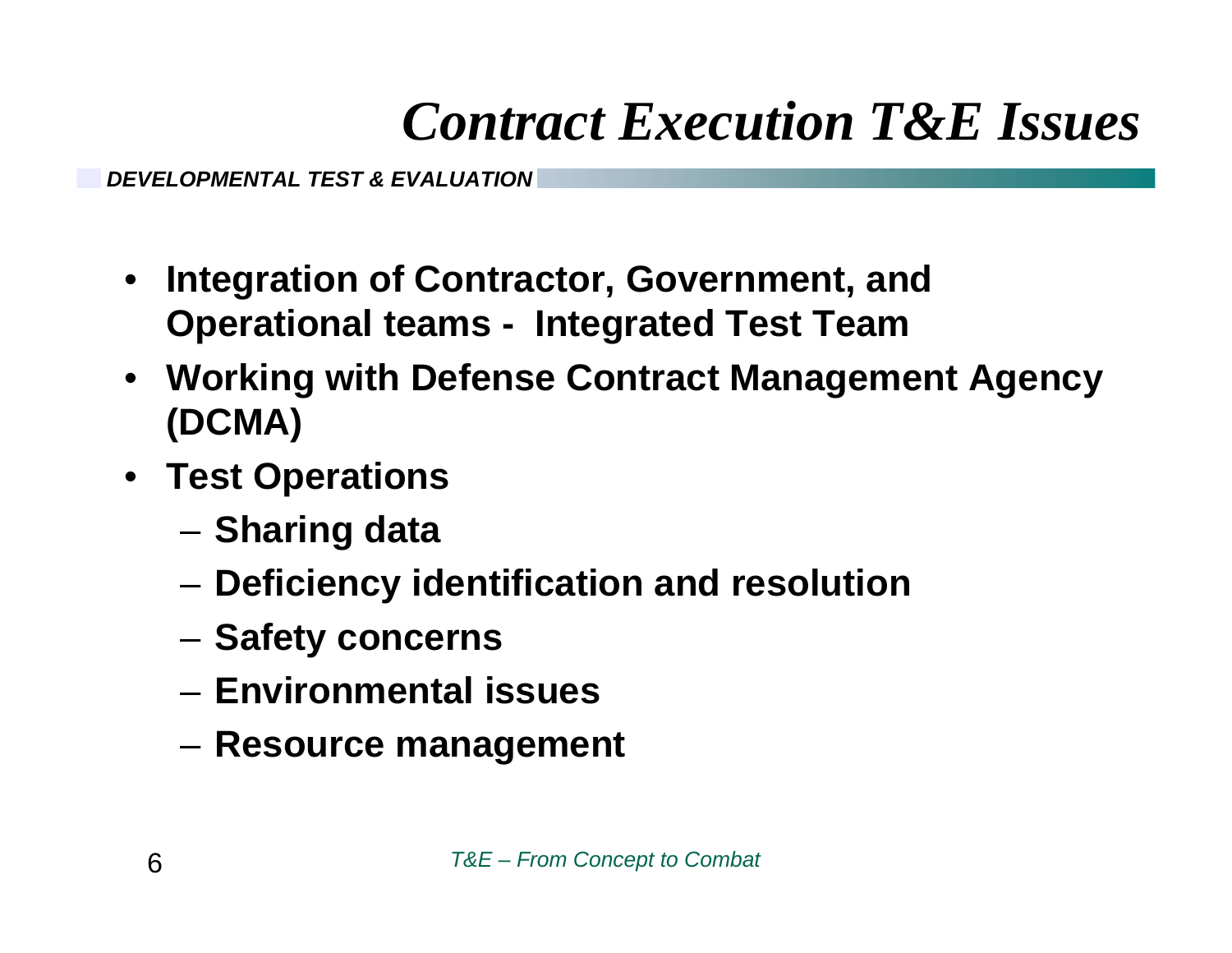#### *System Test Plan (STP)*

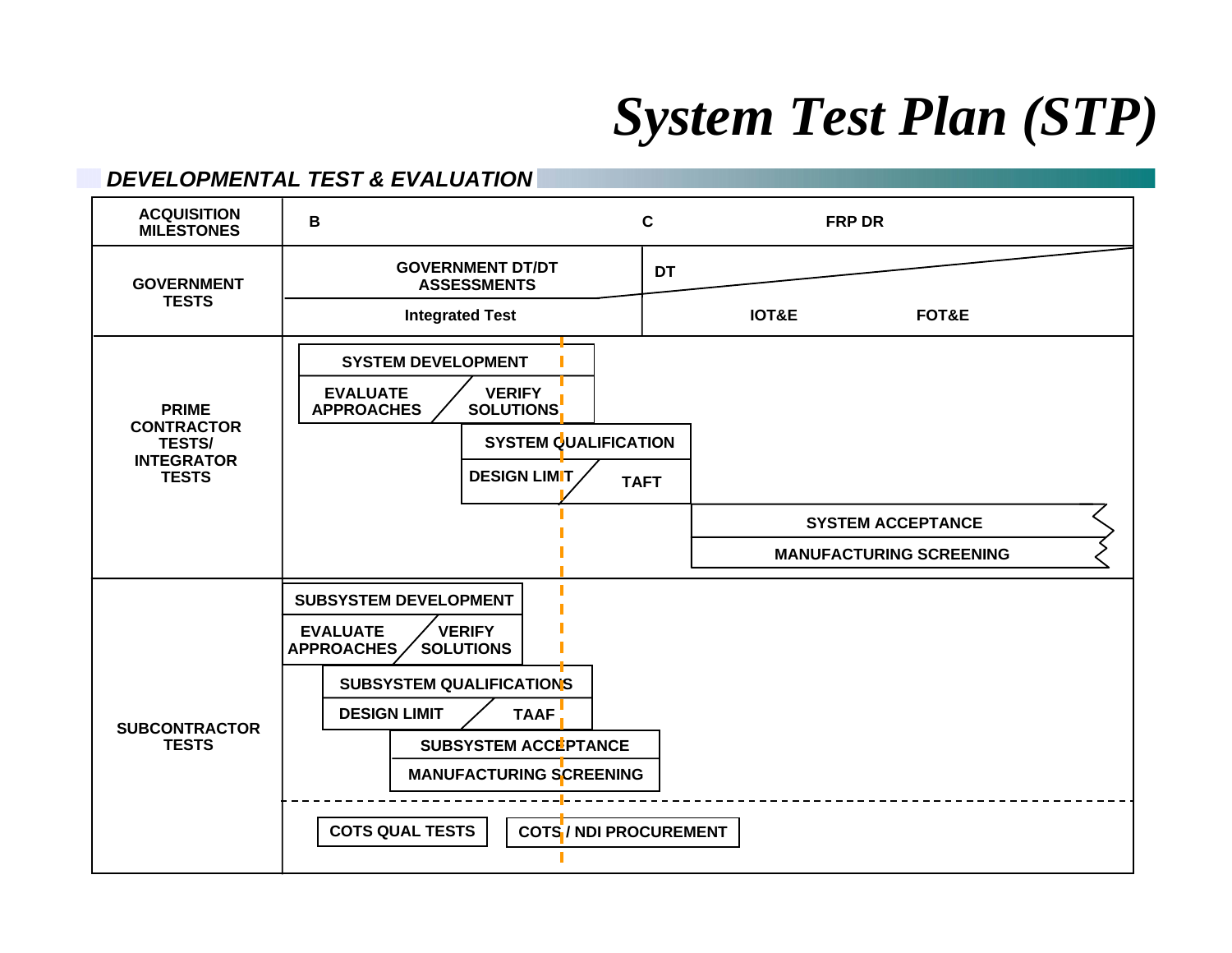### *Integrating T&E In Contracts - Ideas*

- **Develop T&E strategy (draft TEMP) prior to Request For Proposal (RFP) development**
- **Ensure requirements are evaluatable**
- • **Use Contractor T&E approach in source selection criteria**
- **Consider Test execution issues in SOO/SOW**
	- **Integrated CT, DT, OT**
	- **Information sharing**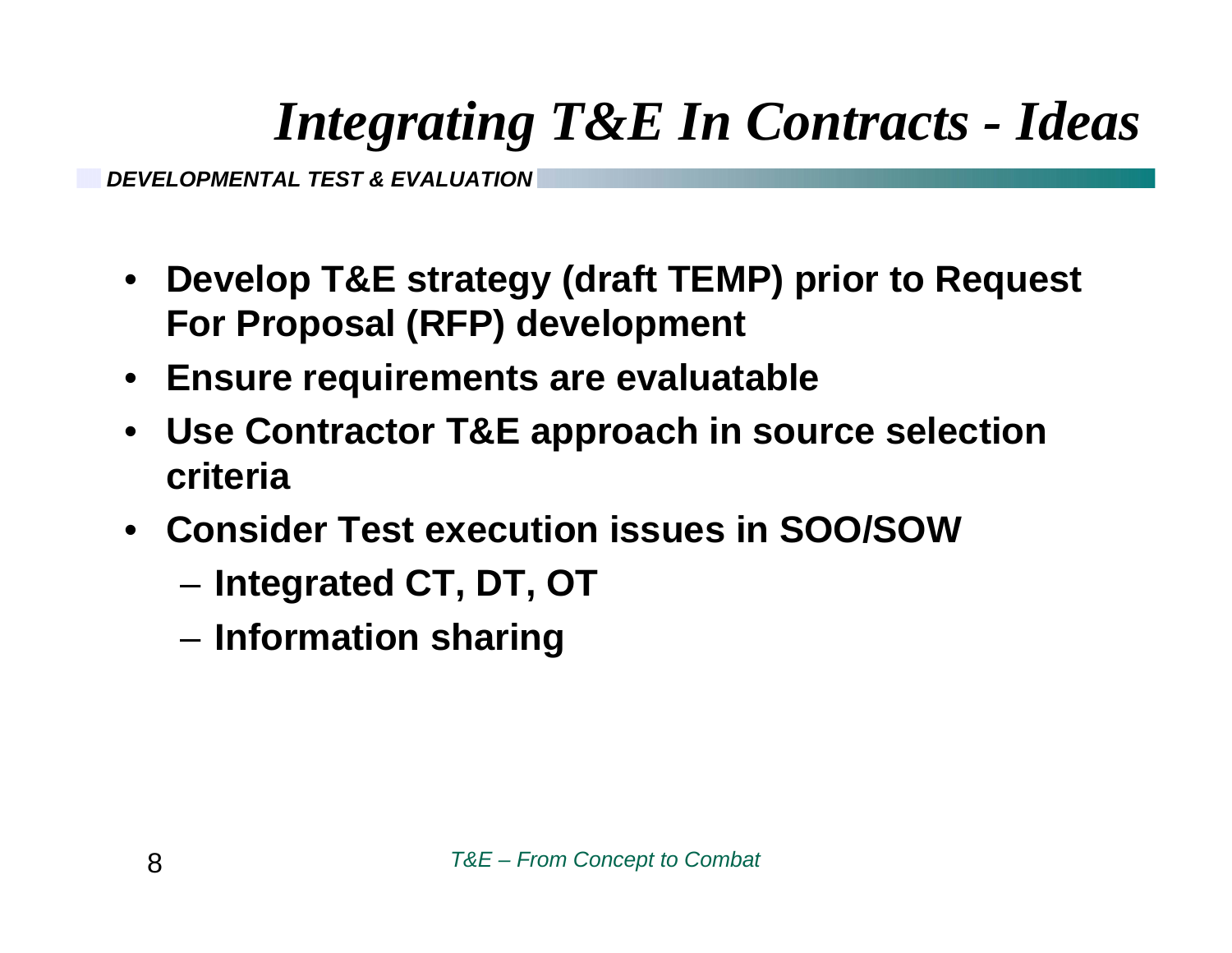*Next Steps*

- • **Engage with program management and contracting communities**
- **Publish T&E contracting guidebook – Summer 08**
- • **Request your inputs to make the guidance useful to all concerned**